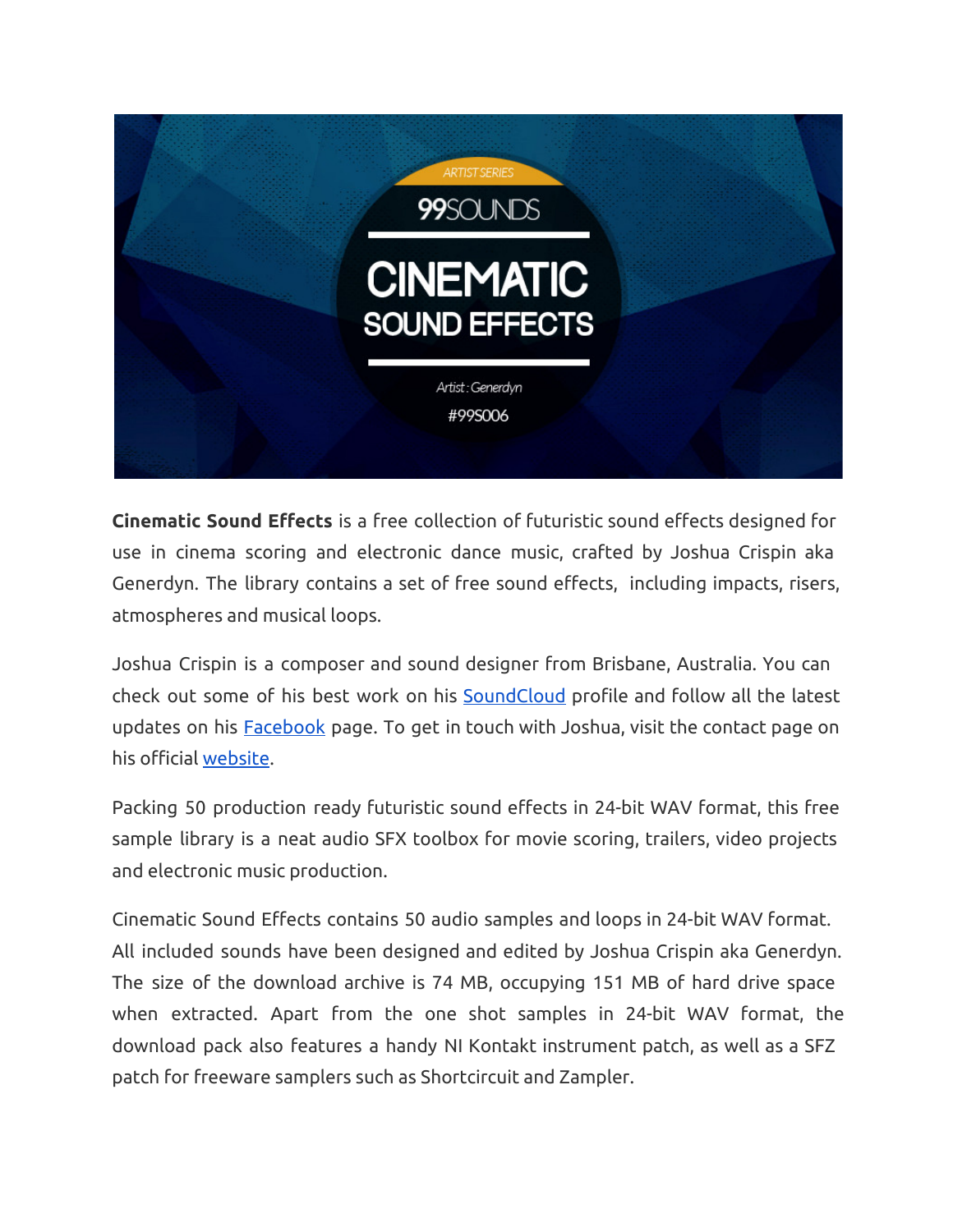## **Contents**

- audio samples
- atmosphere sounds
- drone sounds
- interface sounds
- impact sound effects
- background loops
- riser sound effects
- 24-bit WAV format
- 44.1 kHz Stereo
- MB size on disk
- MB download size (RAR archive)